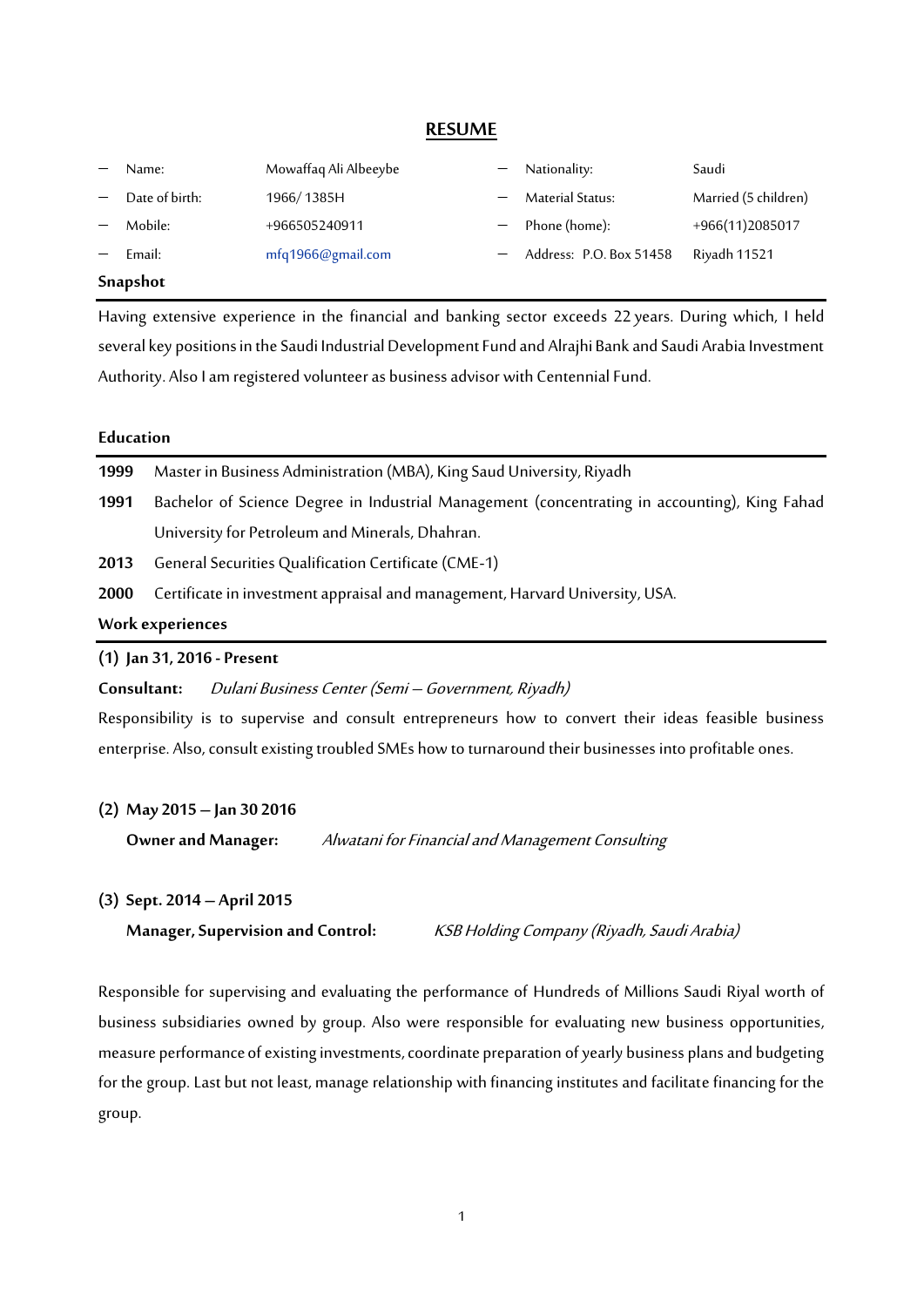## **(4) Nov. 2012 – August 2014**

**CFO & Deputy CEO for Direct Investment:** KSB Capital Group (Riyadh, Saudi Arabia). Responsibilities include:

 $-$  Evaluating new business opportunities.  $-$  Manage relationship with financing institutes and - Measure performance of existing - Reporting to Managing Director investments - Oversee the financial planning of the - Ensure timely preparation of yearly business plans

#### **(5) April 2010 – Nov. 2012**

**Self Employed** Alwatani for Financial and Management Consulting(Riyadh, Saudi Arabia).

**(6) April 2006 – April 2010 Alrajhi Bank (Riyadh, Saudi Arabia). a) Oct. 2008 – April 2010** Head of Non Bank Financial Institution & Government Sector - Corporate Banking Group

Assigned as a head of this newly formed department to promote and manage the relationship with the nonbank financial institution (e.g. insurance companies, capital market persons…etc.) and increase the market share of the bank in the NBFI market.

## **b) Nov. 2007 – Sep. 2008**

#### Senior Credit Officer and Acting AGM- Corporate Credit Risk Department

Managing a team of credit analysts with main responsibilities to identify and mitigate credit risks of corporate clients. Transactions included project finance, acquisitions, working capital financing, real estate financing, business expansions, equity finance, and personal investment financing.

#### c) **Apr. 2006 – Nov. 2007:**

## Head of Business Review Department - Corporate Banking Group

Business review Department was the Credit Analytical Unit within the Corporate Group. Its main responsibilities were to review and approve credit applications before submitting it to Credit Risk Department. The review objectives were to ensure adequacy of information, accuracy of data, sound financial analysis, proper matching between customers need and proposed facility, compliance with policies and rules and sufficiency of securities, and the proposed terms and conditions.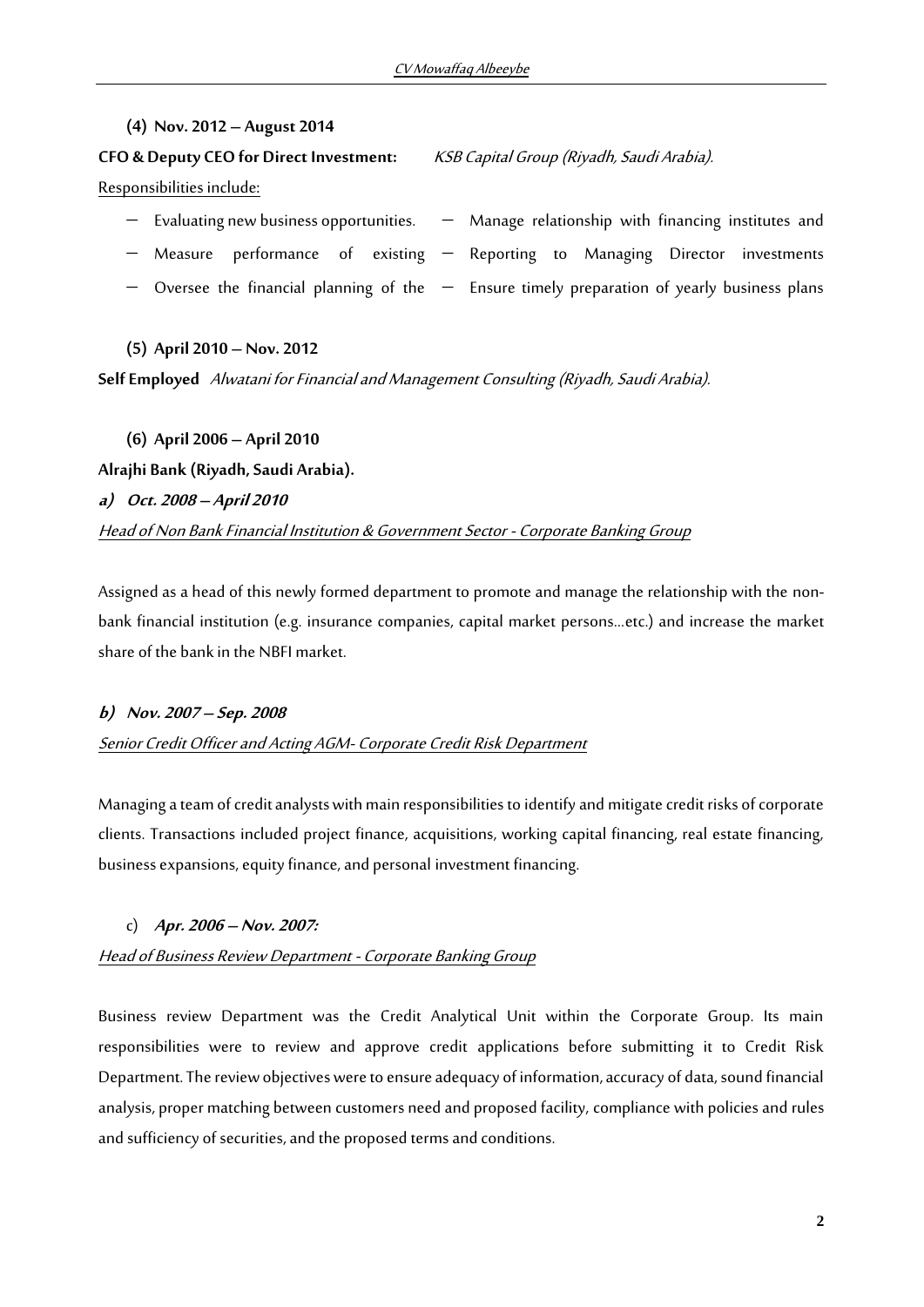## **(3) Mar. 2005 – April. 2006:**

#### Senior Investment Consultant

Saudi Arabia General Investment Authority (SAGIA) - Riyadh

Main responsibilities was to conduct studies about the investment climate in Saudi Arabia. The studies were conducted in coordination with international agencies such as the World Bank and United Nations.

## **(4) Nov. 2003 – Feb 2005:**

## **General Manager:** Mohammed A. Al-Rajhi & Sons Company (Riyadh, Saudi Arabia)

Responsibilities included but not limited to: formation of strategy, setting plans to implement the strategies, follow up on the performance of the company's subsidiaries; recruiting qualified employees, budgeting, setting the company's policies and procedures, evaluate investment proposals, and handling government relation.

# **(5) 1991- 2003: Senior Credit Consultant:** Saudi Industrial Development Fund (Riyadh, Saudi Arabia).

Twelve years of experience in appraising new industrial projects. Main responsibilities included appraising viability of industrial projects, conduct financial projection with different scenarios and prepare appraisal report to credit committee, follow up on projects implementation and loan disbursement, conduct annual review of approved loans, resolve problem loans, and conducting industrial studies.

## **Skills and Experience**

|                          | Experience in financial analysis and - |  |  |  |  |                          | Solid background in accounting and finance. |
|--------------------------|----------------------------------------|--|--|--|--|--------------------------|---------------------------------------------|
|                          | industrial studies.                    |  |  |  |  |                          |                                             |
| $\overline{\phantom{a}}$ | Fluent English (write and reading).    |  |  |  |  | $\overline{\phantom{a}}$ | Literate in PC (MS Office).                 |

## **Hobbies:**

Reading, Swimming and documentary programs.